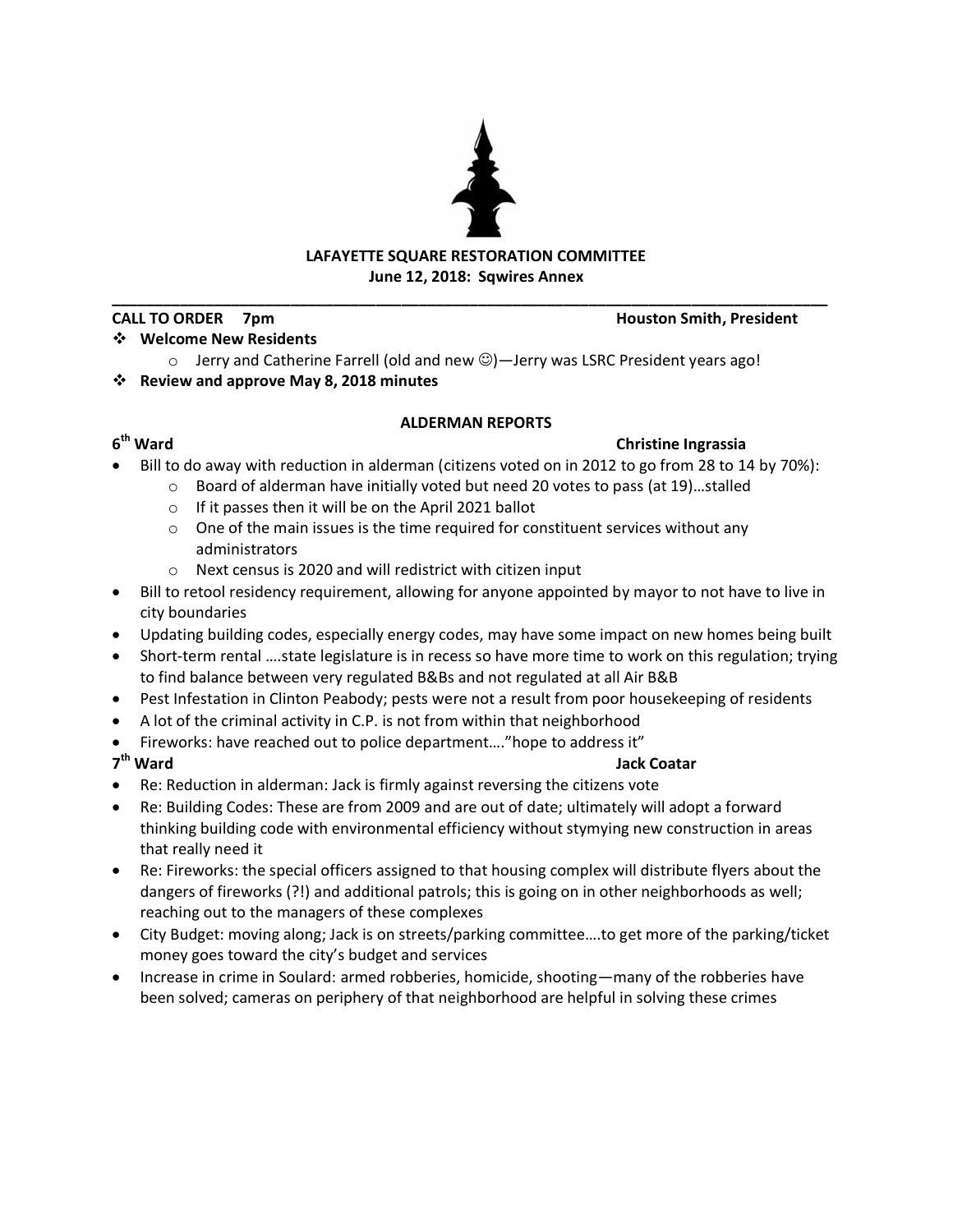### **POLICE REPORT**

## **3rd District Community Community Community Community Community Community Community Community Community Community Community Community Community Community Community Community Community Community Community Community Communit**

- May had 10 crimes—7 larcenies: stealing from a building with shared basement; valet parked car with stolen wallet; other 5 were items stolen from vehicles possibly unlocked b/c no damage; 3 auto thefts all recovered (1 the same day)
- Followed up on Nextdoor post regarding neighbor with unleashed dog; this person has a permit to walk the dog w/o a leash $\rightarrow$ Clarification: Police do NOT monitor Nextdoor but appreciate and respond to emails.
- *Nextdoor is a vehicle for information not a vehicle for attack*

## **GUEST SPEAKERS**

**Liza Parr, Lime Bikes (**Bi-State development metro transit working on Bikeshare)

- Passed permit then ordinance, then open to companies who will comply w/extensive rules
- David, Operations Manager with Limebike (~1000 bikes) & Opo, Yellow Bikes (~750 bikes)
- App-based technology to see where bikes are, scan bike to unlock, manually push bar down to lock
- \$1/ride (30 min for Lime and 60 min for Lemon)
- Legal Parking: Make sure the bike is not in the way of pedestrian paths or right in front of residence! Should at least park btw sidewalk and curb. Anyone can move the bike up to 10' before alarm.
- Phone #s and emails on the bikes if you have complaints or need a bike moved; companies are required to respond w/in 10 hrs.
- Social Equity: there is an option to sign up to text to rent bikes or pay with cash at a location (if don't have smart phone or credit card); really want it to be a neighborhood mobility option.

## **Elisha Bosley, Running for State Rep for 79th District**

- Education, finding jobs, making sure we have affordable and quality health care—these economic factors go together to reduce crime
- Cell Phone: 314-243-9928

### **NEW AND ON-GOING BUSINESS**

# **House Tour recap Emily O'Brien**

- Net about  $\sim$ 29K (Gross  $\sim$ 40 and  $\sim$ 10 in expenses); this is 5K above last year $\rightarrow$ earlier online sales
- Peaks follow advertising; mail chimp account has ~6K members and this gets forwarded to friends
- Holiday House Tour—last week was double what was expected!
- Budget
	- o Eliminated pre-tour social
	- o Sponsorships--\$5K in cash + \$6K from Kennedy Painting
	- o Expenses—Trolley (1190) and Carriage (~1100/day)
- Future Considerations
	- o Volunteer coverage was 252 slots in Spring 2018 is a lot of comp tickets (2K in rev)
	- o Homeowner fatigue
	- o Realistic to host 3100 guests?  $\rightarrow$  440 people is 44-50/home/hr
	- o Do we cap tickets or stagger entrance?
- Floyd has been leading the last few tours…and we have a great committee to help the new person who will be taking over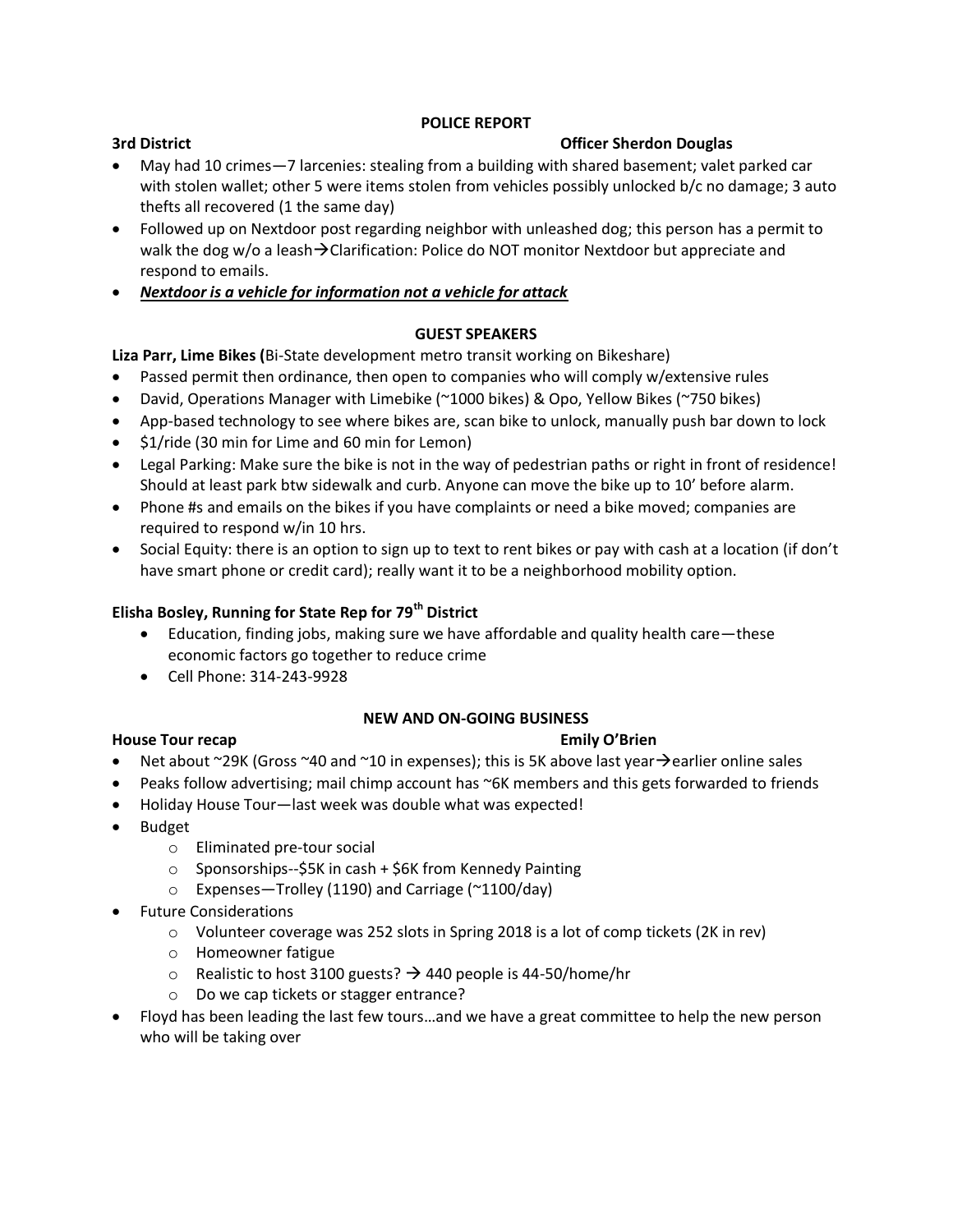### **Technology, Website, Archives Mike Jones and Dean Hand**

- Brief History of Square—its rise and fall with natural disaster…and rise again with the "bohemians" in the 60s who saw the square as an opportunity
- The archives project has curated over 700 photographs, video, documents, etc. (including 96 house tour booklets) so far and have published over 2 dozen historical essays so far.
- Mike calls this a "Past Forward" Program—takes documents from the past and makes them accessible on any device!
- **The tool**:
	- $\circ$  It's a searchable database in which you can enter an address, person, key phrase, etc.
	- o To get specific, separate search terms with a comma (i.e. *name, address, year*)
	- o Can also highlight an area
- **[www.lafayettesquare.org/archives](http://www.lafayettesquare.org/archives)** or **[www.archives-lafayettesquare.org](http://www.archives-lafayettesquare.org/)**
- **ALSO**: Website is now in the hands of Wayne White with 2108 and looking forward to updating our website
- Thank you to members of the Lafayette Square Historical Records committee (Keays, Buckners, Dahms and others who donated many, many materials) and tech gurus Dixie Gillaspie and Phillip Penrose
- Would love to work in a more unified way across all organizations to drive traffic to the website, start e-commerce, and progress toward the future!

### **LSBA + LSRC Houston Smith**

- The LSRC Board and LSBA Board have voted unanimously to explore and discuss the LSBA becoming a subcommittee of the LSRC.
- This would require a change in the by-laws, which would be pursued in the upcoming months.

### **Camera program – Ring Camera Program – Ring Houston Smith**

 Exploring and welcoming neighborhood input for subsidizing home camera program to reduce nuisance crimes such as package theft.

### **RFP-** Strategic Plan/RFQ **And Smith Houston** Smith

 $\bullet$ 

### **Community Affairs- Open Houston Smith**

 Catch all for many different things—community liaison to other organizations, fundraising, eventplanning, cheerleading for the neighborhood.

**SAFETY REPORTS**

• Dixie Gillaspie stepping up!!!

### **VP Safety John Weston**

- Support the substation—helps keep officers in the neighborhood to do their paperwork
- Clubs available at cost; great way to prevent auto theft
- Be the eyes and ears of your neighborhood...call 911 instead of posting on Nextdoor

### **Problem Properties According to the Contract According Problem Problem Properties**

- 11 Properties...some of the neighboring properties will be taking action to try to take care of them
- One should go on sale this summer to recover real estate taxes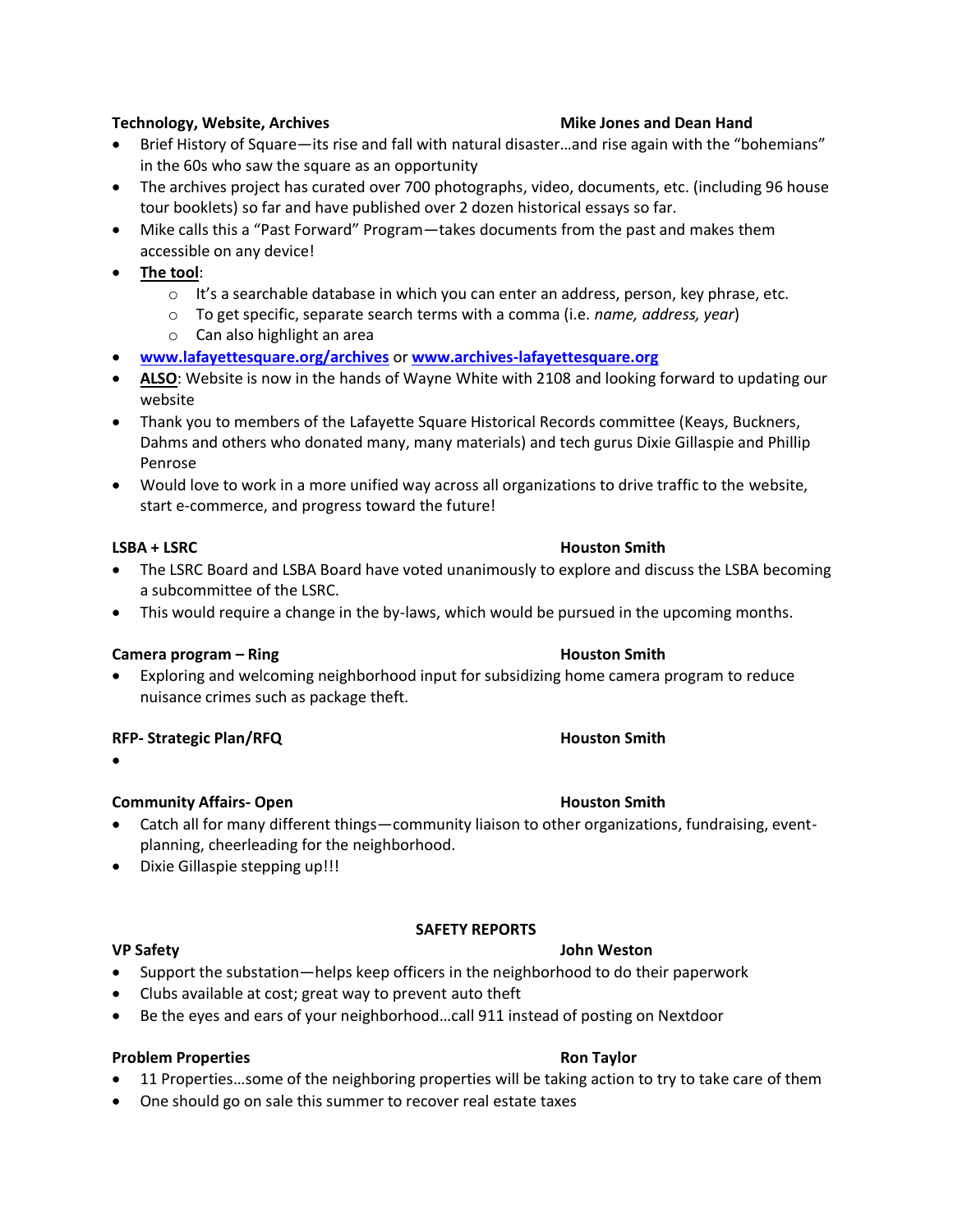**1732 Chouteau** (corner of Dolman), problem since at least 1995; currently has 16 violations, mostly on the back (actually 2 buildings); 2500+ in fines outstanding; supposed to go to court hearing on 4/12….on 4/11 they postponed to 7/11…and on 4/12 the back of the building collapsed. Now there is a temporary structure around the back. Dahms and Christine Ingrassia are trying to re-engage city officials to move this property along. (The lawyer for the owner of the building is the wife of Lewis Reed.)

## **Block Captains Glenn Eckert**

- What does a Block Captain do?
	- o Distribute information (i.e. plea for help for house tour volunteers, crime uptake)
	- o Will have a meeting at end of July for Block Captains at SqWires
	- o Working with Wayne White to streamline e-communication for Block Captains (so you don't have to go door to door!)
	- o Will be distributing a list of blocks that need captains
- Public Thank You to Mike Petetit of Park Ave B&B whose passion was reducing crime in the neighborhood……..and to all neighbors who take ownership of this neighborhood and participate in activities

## **COMMITTEE REPORTS**

## **Treasurer John Schoemehl/Clark Affholder**

- Total revenue for the year is projected to be \$88K based on two House Tours; Expenses for the year are expected to be ~\$109K
- Still waiting for some House Tour income to be represented in the budget
- **Email Clark with any questions[: clark.affholder@gmail.com](mailto:clark.affholder@gmail.com)**

# **Capital Improvements** Mary Visintainer

- Rutger/Jefferson
	- o Provided BPS pictures of other entries, columns were measured and sent on to BPS, prelimary drawing; since that time, BPS has said they want engineered drawings
- End of Carroll
	- $\circ$  Sidewalk at end of Carroll needs to be replaced (asphalt crumbling); contacted Jack, who forwarded email to sidewalk person with the city
	- o Fire hydrant will need to be moved….cost?!
	- o Mitch Hunt has contacted fence fabricators; prior to approval will need drawings
- Fence to Zumwalt
	- o Construction should be moving forward soon
- Park Ave Improvements moving forward
- Fountain Plaza—thanks to Linda Weiner, Bethany Budde, Matt Negri for improvements
- Bricks—We need someone to take over for Linda Skinner to coordinate this program

### **Membership Christian Ryan**

- We are at about 180 household memberships
- Members are the best advertising for recruiting new members! Let your neighbors know what the LSRC is and how much it benefits the Square.
- Membership cards available after the meeting (or at any time in between meetings!)